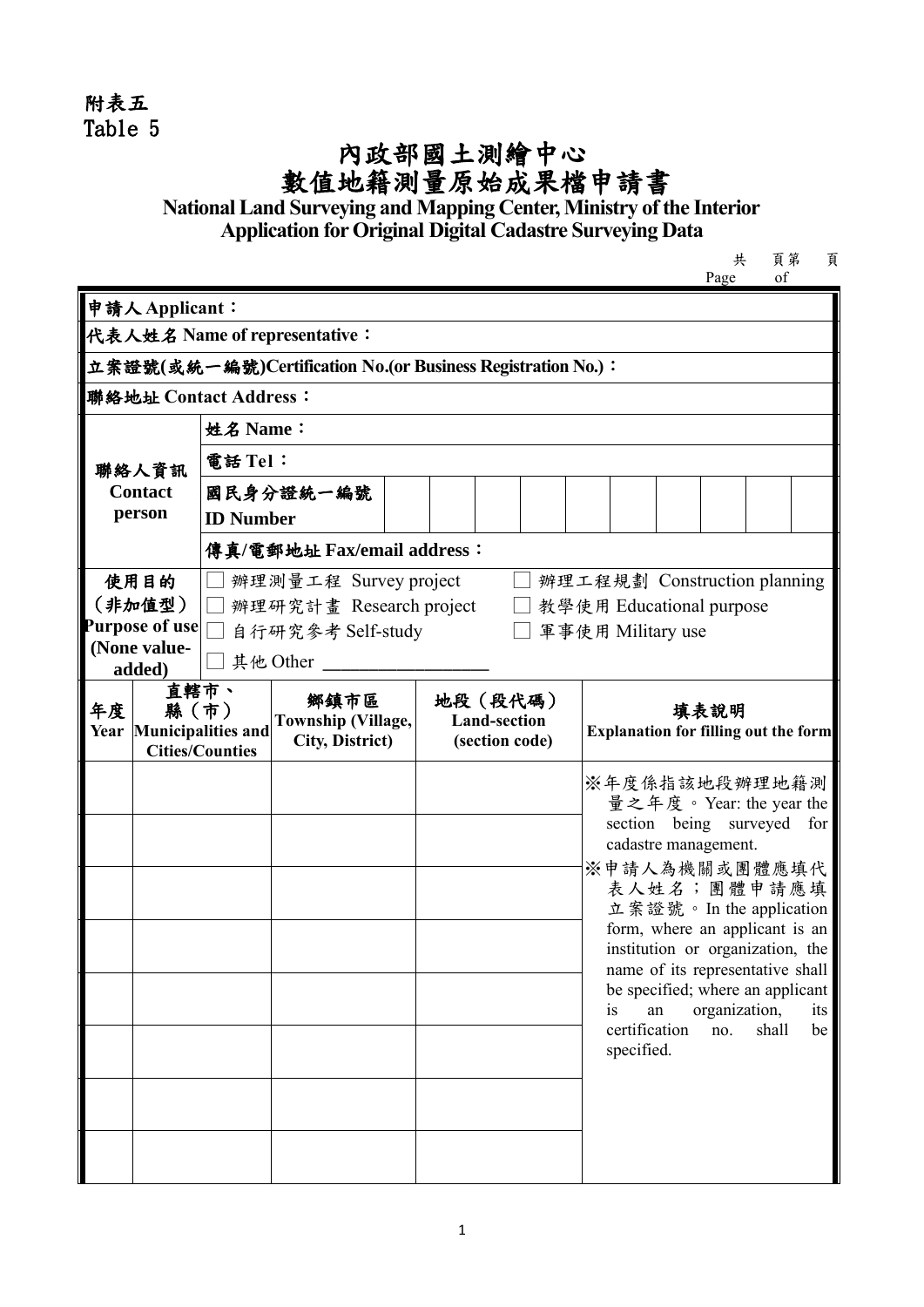資料使用注意事項 Important notes for use of data :

1.申請人應依申請目的使用資料,不得移作申請目的外之使用。An applicant shall use the data pursuant to the purpose of the application and may not use the data outside the scope of the purpose specified in the application.

- 2.非經本中心書面許可,申請人不得自行重製或交付他人使用,亦不得以附加或改良資料為<br>由,自行重製或交付他人使用。Without the NLSC's written consent, an applicant may not duplicate the data or deliver the data to a third party for use, or duplicate the data or deliver the data to a third party for use for the purpose of adding or modifying the data.
- 3. 申請人將資料委託處理時,應於申請書備註欄載明,委託事務完畢後,應將資料收回,受<br>施人不得留存。Where an applicant entrusts the data to a mandatory, the applicant shall specify such mandate in the remarks column of the application form and collect the data from the mandatory, who is not allowed to keep a copy of such data in any form, after the mandate completes.
- 4.資料僅供了解空間相對位置之參考,涉及土地實際權利界址者,應以地政事務所鑑界成果<br>為準。The data supplied are only for reference of relative spatial positions. To determine the right over the actual boundary of land shall be based on the results of land boundaries supplied by the land office.
- 5.資料使用若涉及著作權、國家安全等相關觸法情事,概由申請人自負所有民事及刑事責<br>任。An applicant shall be fully and solely responsible for all civil and criminal liabilities if the applicant's use of the data infringes upon copyright or national security.
- 6.申請人如對交付之資料有疑義,應於資料交付起七日內檢附收據提出疑義,由本中心查明<br>德理,逾期不予受理。Where an applicant has any doubt regarding the delivered data, the applicant shall raise the doubt to the NLSC for examination by submitting the receipt within seven days after the delivery of such data, or otherwise the NLSC will not answer the case if the applicant fails to do so within the stipulated time limit.
- 7.本申請書依測繪成果申請使用辦法蒐集個人資料,僅供本申請使用,不作為其他用途。 Personal information gathered in accordance with "Regulations of surveying and mapping data application", is just for the use of this application only, not for other purposes.
- $8.$  備註 Remark :

申請人簽名 Applicant's signature:

以上申請欄位不足時,請填寫續頁表格 If there is not sufficient space in the above application columns, please fill the continuation sheet.

| 收件日期<br>Application<br>acceptance date | 年<br>year        | 月<br>日<br>day<br>month | 收件號碼<br>Case No.        |  | 收據號碼<br>Receipt No.                          |  |
|----------------------------------------|------------------|------------------------|-------------------------|--|----------------------------------------------|--|
| 預收日期<br>Date of pre-payment            | 年<br>year        | 月<br>日<br>month<br>day | 預收金額<br>Pre-paid amount |  | 應收金額<br>Amount payable                       |  |
| 辦理經過<br>Stages of processing           | 收件<br>Acceptance | 資料處理<br>Processing     | 收費<br>Payment of fee    |  | 領件簽收<br>Issuing and signing by applicant     |  |
| 經辦日期<br>Date of processing             |                  |                        |                         |  |                                              |  |
|                                        |                  |                        |                         |  | 簽收 Signing for the receipt ∶                 |  |
| 辦理人員<br>Staff in charge                |                  |                        |                         |  | 函送 by letter <sub>freight</sub> g by post or |  |
|                                        |                  |                        |                         |  | 電郵傳送 by email                                |  |

以下由本中心填寫 **Below shall be filled out by the review staff of the NLSC**